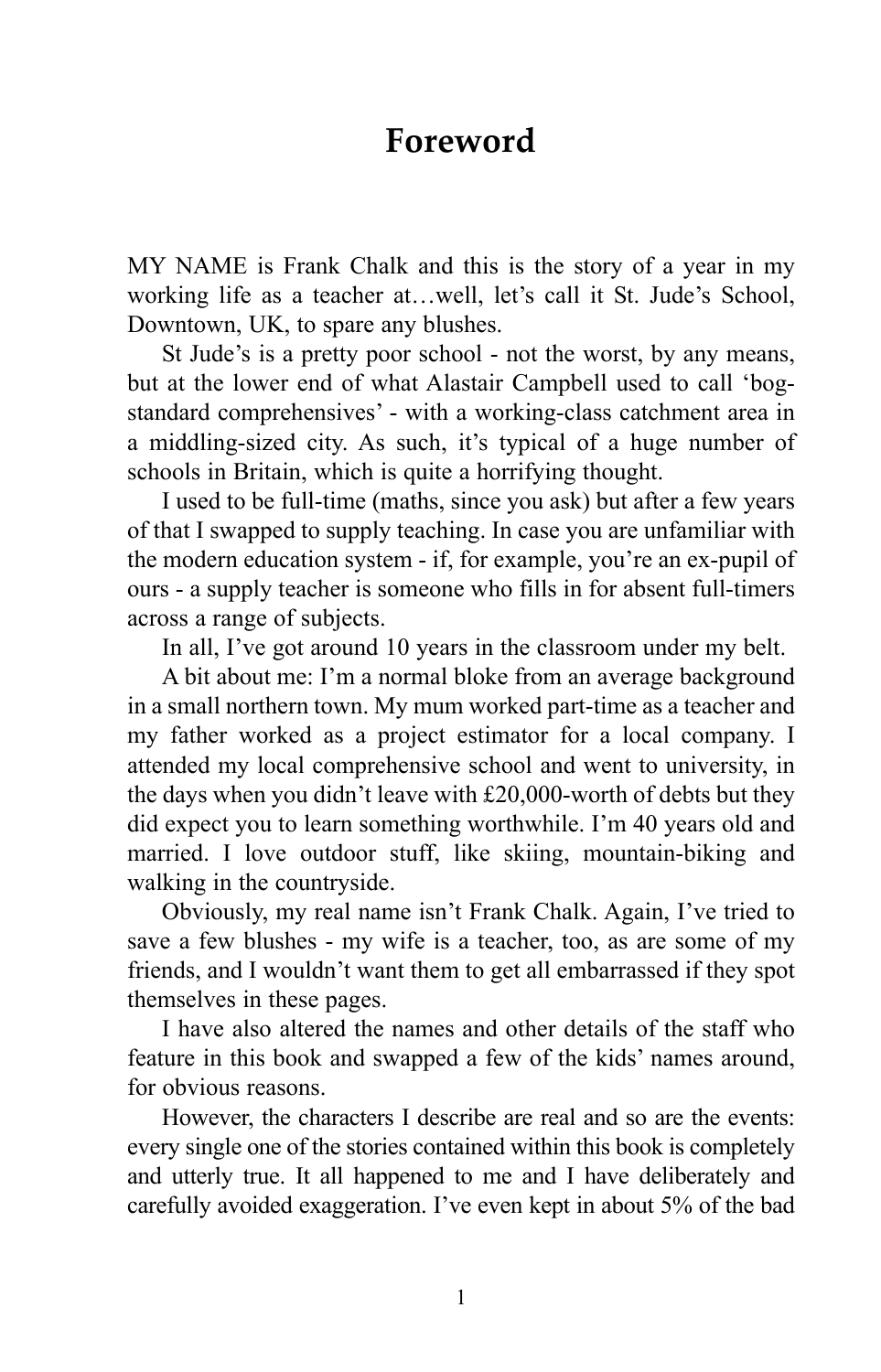language (though I have used asterisks; if you can't work them out, ask a teenager). I hate swearing but you can't reflect the atmosphere of a modern comprehensive school without it, I'm afraid.

If you're around 30, parts of this book will make your hair curl.

If you're around 40, they'll make your hair fall out.

If you're 50 or older…well, to be honest, I wouldn't recommend you read this book without paramedics standing by, defibrillator and oxygen tank at the ready.

School isn't like it was in your day. (Or mine.)

All that said, I'm quite sure that there are teachers out there who could tell even more shocking tales. I know that many of them share my despair, though they mostly keep quiet about it. It doesn't do to rock the boat too much.

You might get the impression, from reading this book, that I don't like kids and that I'm flippant about their futures. Actually, I do care, very much, about our youngsters and this book has been born out of my frustration, even despair, at seeing the majority of those who've passed through my classroom let down, day in, day out.

They are let down by their parents, who spend more time watching TV than talking to their children, who serve them reheated junk food instead of fresh meat and vegetables and who fail utterly to encourage them to get the most out of their school days (some actively encourage them to achieve as little as possible, for reasons I can only guess at).

They're let down by their junior schools and, as you'll see, later let down by us at secondary school.

And they're let down by 'the system'.

Blair and Brown promised us 'education, education, education' and failed, disastrously. But I don't entirely blame them, or the hapless succession of ministerial blunderers they have overseen. The rot set in many years ago, and a succession of governments, of both political hues, are responsible. So, too, are the hordes of politicallycorrect educationalists and right-on teachers whose trendy theories and finger-in-the-air experimentation with what was once the finest education system in the world have conspired to smash the hopes and dreams of millions of young Britons (to the point where many no longer even have hopes or dreams).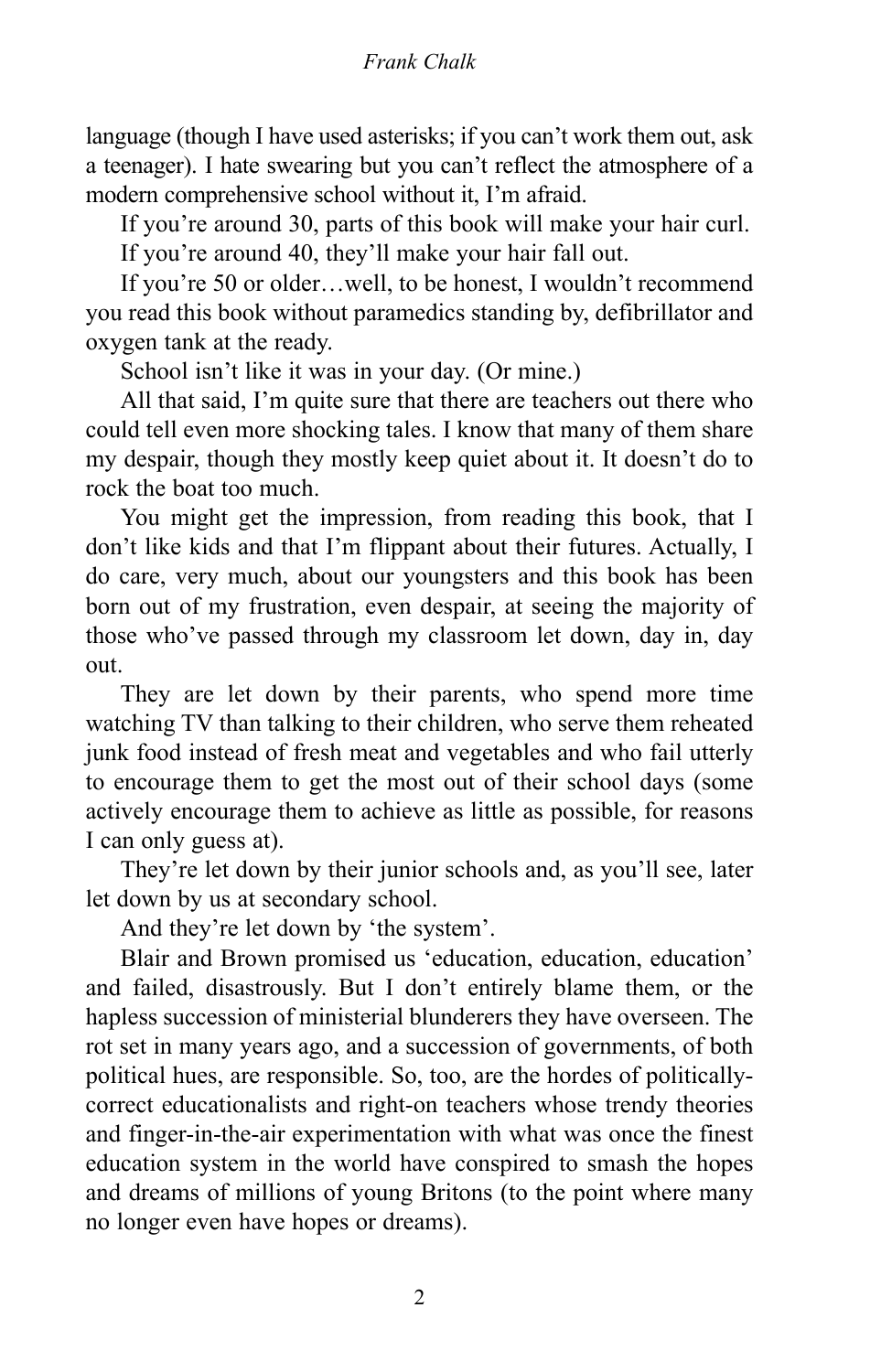I went into the profession, initially, to 'put something back'. I thought I could 'make a difference', too. Perhaps I was naïve.

I've spent years telling my non-teaching friends about what goes on in the mad, mad world of the state education system.

But - fed a constant diet of lies and distortions, by the media, the teaching unions and ministers, about ever-improving exam results, huge investment and shiny new computers in every classroom - they assume I'm joking, or at least exaggerating.

Sadly, I'm not.

## **MR JONES AND THE WASTED LESSON**

MR Jones teaches (or, more correctly, doesn't teach) Mathematics.

He is tall, thin and in his late forties. He wears a faded, mottledbrown sports jacket with those traditional leather patches on the elbows.

He is, no doubt, an expert in his subject but I think it is unlikely that, in the 25 years that he has taught at St Jude's, he has managed to impart one single fact of mathematical significance to the 10,000 or so pupils who have passed through his hands.

His results are terrible, even by our low standards, and have been during all the time he has been here.

Thanks to the teaching unions, however, he will never be sacked; he will simply go on being bad and not teaching maths until he retires.

I could forgive him all the above were it not for the fact that he also wears a beard. I have always gone by the maxim 'never trust a man with a beard' and it has never let me down. He also wears Personality Substitutes, another terrible crime in my eyes. Ties that depict Homer Simpson, socks with Disney characters on them or, Heaven forbid, badges. These are not, and have never been, amusing. Certainly, they have no place in the Staff Room. If you wish to dress to amuse then head for the big top. (I urge any teacher reading this to go immediately to the corner of the Staff Room where all the mugs are kept and carefully check each one. Any that bear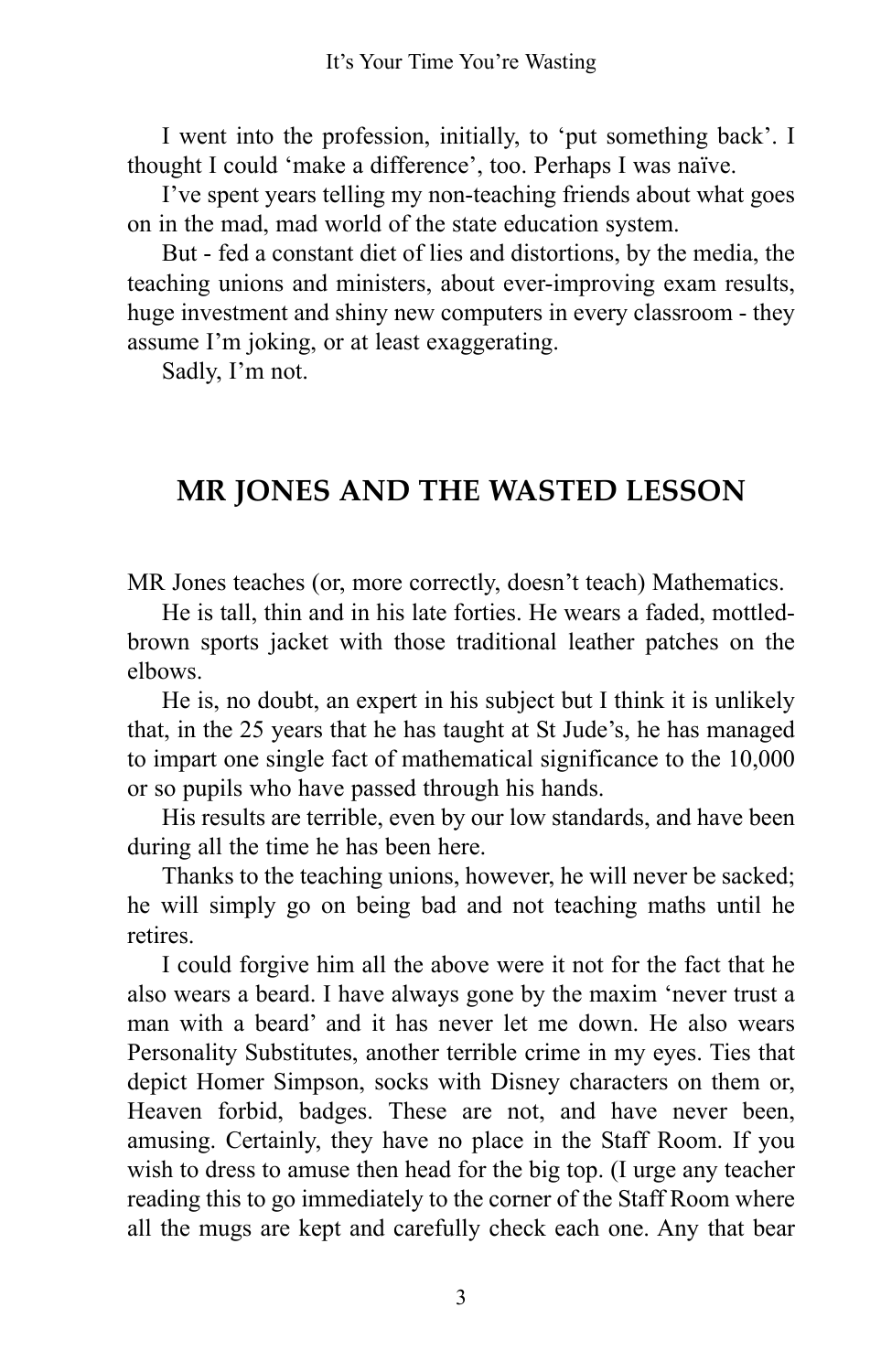'comical' phrases such as 'Teachers never grow old…they just soand-so' or 'You don't have to be mad to teach here but etc etc' should be thrown away forthwith.

Remember, you are doing the noble profession of teaching a favour.

Covering for Mr Jones is a nightmare.

This is because the pupils expect to behave in the same way as they do when he is there (ie appallingly). His lessons are utter chaos and the shouting tennis match between him and the children can be heard along the corridor.

His classroom is a terrible mess. Piles of books, graph paper and bits of equipment are strewn everywhere and all the work from his different classes is mixed up. He is always the last teacher to produce his class reports and loses anything that is given to him. A couple of years ago the builders had to come in and do some repairs to the wall at the back of the class; a couple of kids had spent weeks digging away at the plaster and brickwork, like prisoners in Alcatraz. They had made a hole in the wall almost big enough to crawl through and hidden it with a filing cabinet. Mr Jones had not noticed a thing.

Today, I am covering his Year 11 lesson as he has been sent on an Assertiveness Course. As he is such a disaster, he gets to go on all sorts of courses at vast expense to the taxpayer. He has been going on them for 25 years, to no visible effect, and will continue to go on them for another 15 until he retires. I kid you not: he was due to go on an Organisational Skills Course last month but forgot to send off the application form.

It is Set 6 - the same group that I had a couple of weeks ago, when I nearly managed to hypnotise them. Mr Jones used to be given only the bottom sets, in order to limit the damage he could cause, but he complained to his union and they insisted that he be given a full range of abilities in order that he could ruin a wider selection of children's futures.

Once again, the eight regulars have turned up. I have no idea why, but I'm certainly relieved that at least some of the nightmare characters are 'away'.

Six out of the eight pupils have left a green 'Report Card' on my desk, issued to each one after Mr Phillips has received a given number of complaints about them. This must be handed to the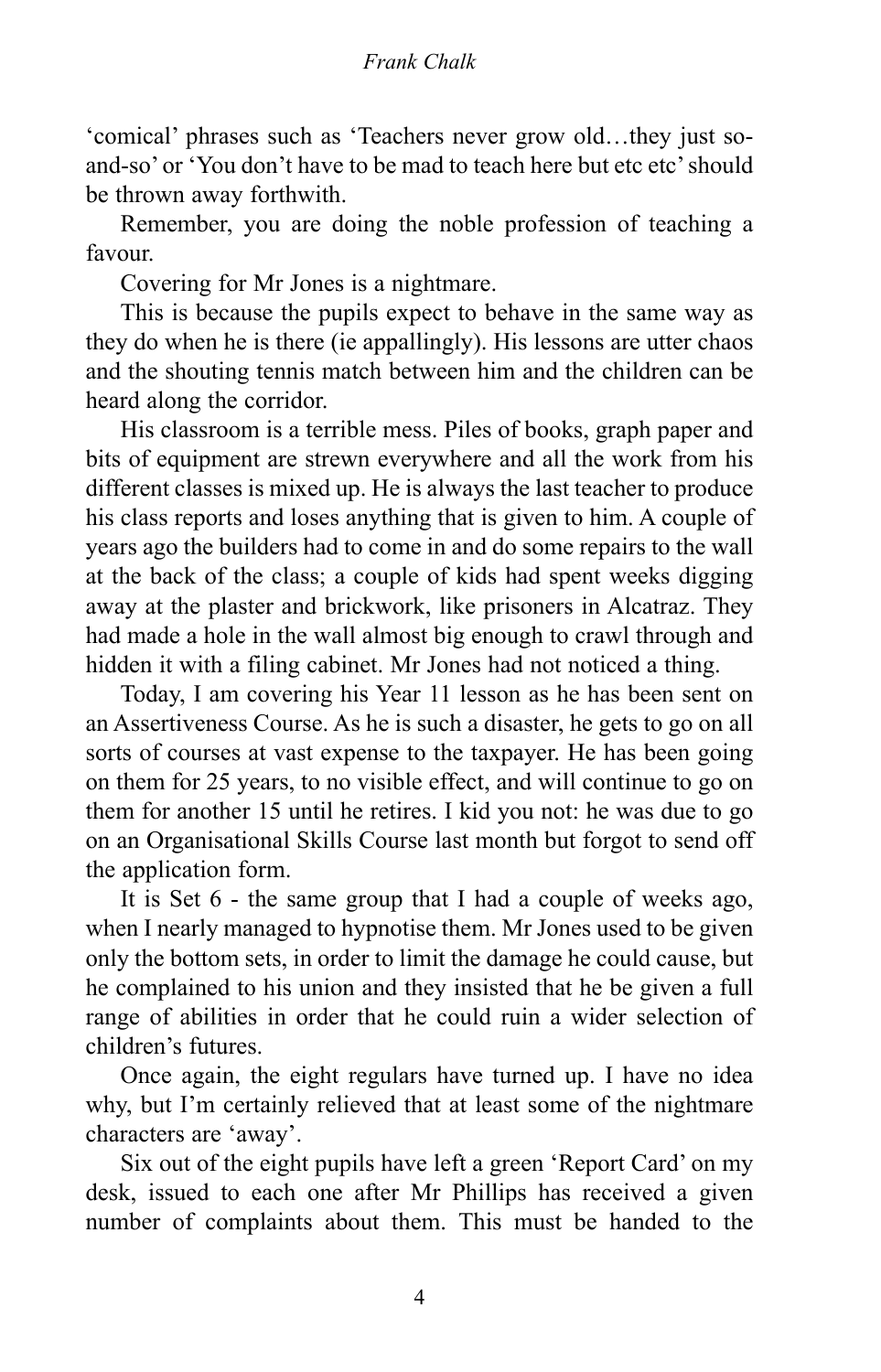teacher at the start of every lesson; at the end of the lesson, you use the card to comment on each child's behaviour and work. If, after the week is up, a pupil has accumulated too many negative comments he is given an amber report card. Finally, he receives a red one. If that, too, is littered with marks of disapproval the child is supposed to be excluded for three days. Needless to say, this rarely happens (though most of our clients could not care less either way) and the report card system is therefore at best a farce and at worst an encouragement to misbehave: the kids see a report card as a badge of pride.

In fact, it is a prime example of an idea that looks good on paper (and enables the SMT to claim that it has a discipline policy) whilst being completely ineffective in practice. Schools are totally removed from real life, where only tangible, measurable results matter. Businesses go bust without selling their products, patients die if they're left untreated and it's no good drawing up an action plan to clean your dirty car. In the public sector, however, it's all about ticking boxes, producing policies and attending meetings. Whether the countless 'strategies' work or not is an irrelevance.

The weekly School Detention, held by the SMT for an hour after school each Friday, is another case in point. Only Heads of Department can put pupils into detention, which means mere teachers have to justify a request, filling in a form identifying the child's wrong-doing and outlining what other measures have already been tried and have failed. The Head of Department then has to fill in another form showing, in turn, what measures the department as a whole has taken and why they have failed. The pupil's parents then have to be given 24 hours' notice of the detention. At the end of that endless stream of paperwork, the kid then produces a letter from his mother. The letter will say that it is too dangerous for the child to get home on his own and he can't be picked up from school later than normal. Or it will claim that the parent simply didn't receive the letter or message informing them of the detention in the first place. That's if you get a response; quite often, the errant pupil simply never turns up for the detention and the matter is forgotten. Is it any wonder that teachers simply give up?

But I digress.

Jordan, Liam, Sean and Kyle are sitting in the front row not listening to me explain how to calculate the value of x, given that  $x + 4 = 10$ .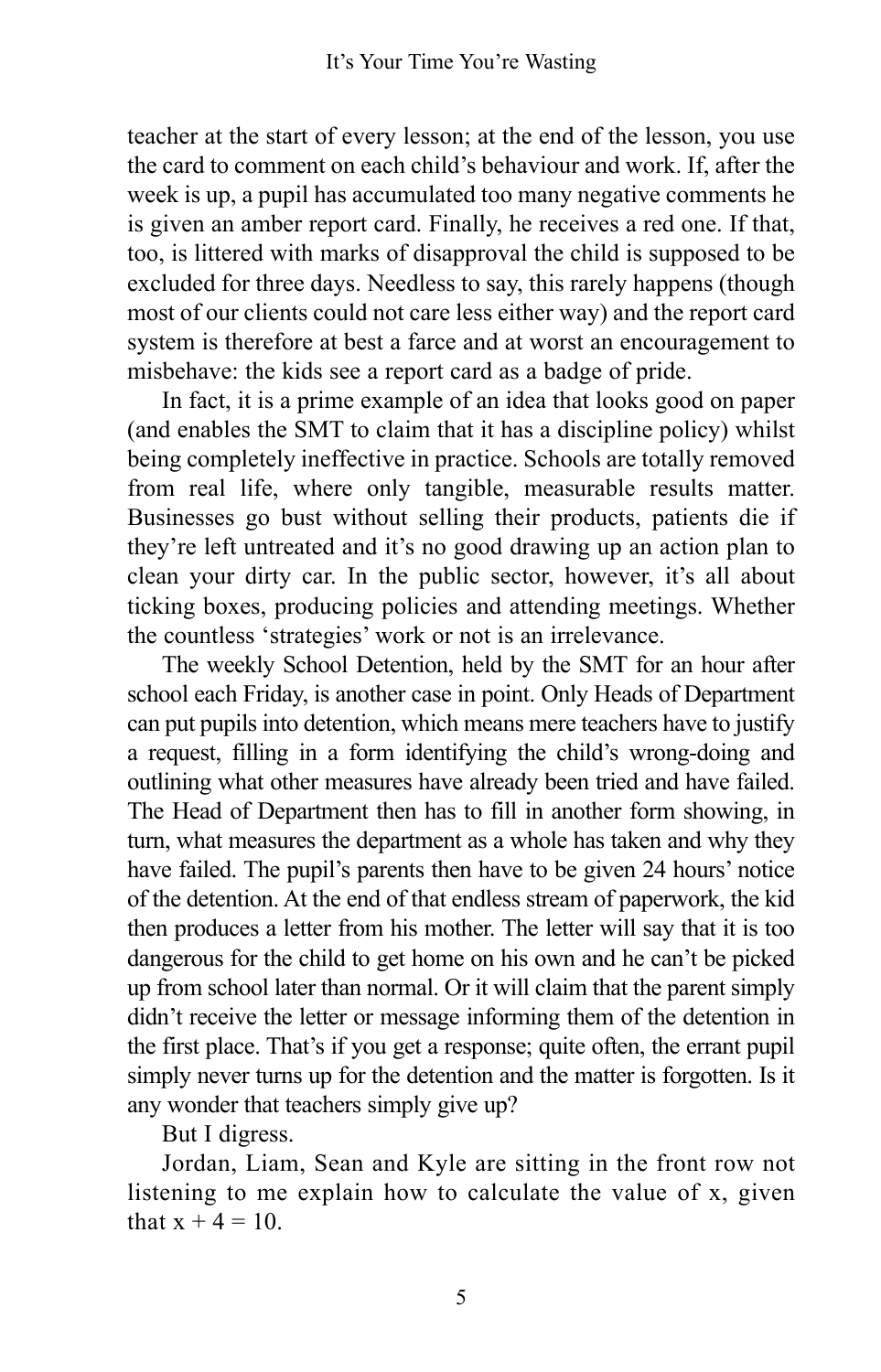#### *Frank Chalk*

I haven't a clue why we are doing this, as they are not even entered for the GCSE exam. Even if they were entered, it is obvious that they will never be able to calculate 'x' in a million years (or need to). Now they are drawing pictures of men armed with guns, daggers and chainsaws. Perhaps they will find careers with Walt Disney's famous animation studios. Or perhaps they won't.

I've confiscated a soft porn magazine from one of them and a bottle of Coca Cola topped up with a healthy supply of rum from another.

'What's the point in us doing this?' asks Jordan, porn boy, busily not doing it anyway.

'No point whatsoever,' I reassure him, cheerfully. I carry on with the next example.

Behind them sit Dawn, Keeley, Jade and Tracey, who are also not showing the slightest interest in my sums. Dawn and Keeley are writing a note to a boy in another class. Occasionally, they even ask me how to spell something. I help them out, struggling bravely to keep a straight face. Jade and Tracey are discreetly playing noughts and crosses.

I must say, teaching algebra is so much easier when nobody is paying the slightest attention.

I'm quite enjoying it, so I move on to more complicated examples such as  $2x + 5 = 11$ . I even get Jade to wipe the board for me when it is full.

I glance at my watch: only ten minutes left of another successful lesson.

I notice that Dawn is using the pen she was awarded at Presentation Evening for having the best attendance in the year. We like to reward achievement. Her exercise book is virtually empty, however, as she would never dream of doing any work. Instead, she is using the pen to write on her desk.

My despair reaches no greater depths than Presentation Evening, where prizes are liberally distributed for good attendance (ie not absolutely appalling attendance) and other classics such as 'Most improved pupil.' I mean, it's not exactly difficult for some of these kids to improve; just keeping quiet for five minutes would do.

Maths cover isn't actually too bad if you're covering for anyone other than Mr Jones. The textbooks still have lots of questions for the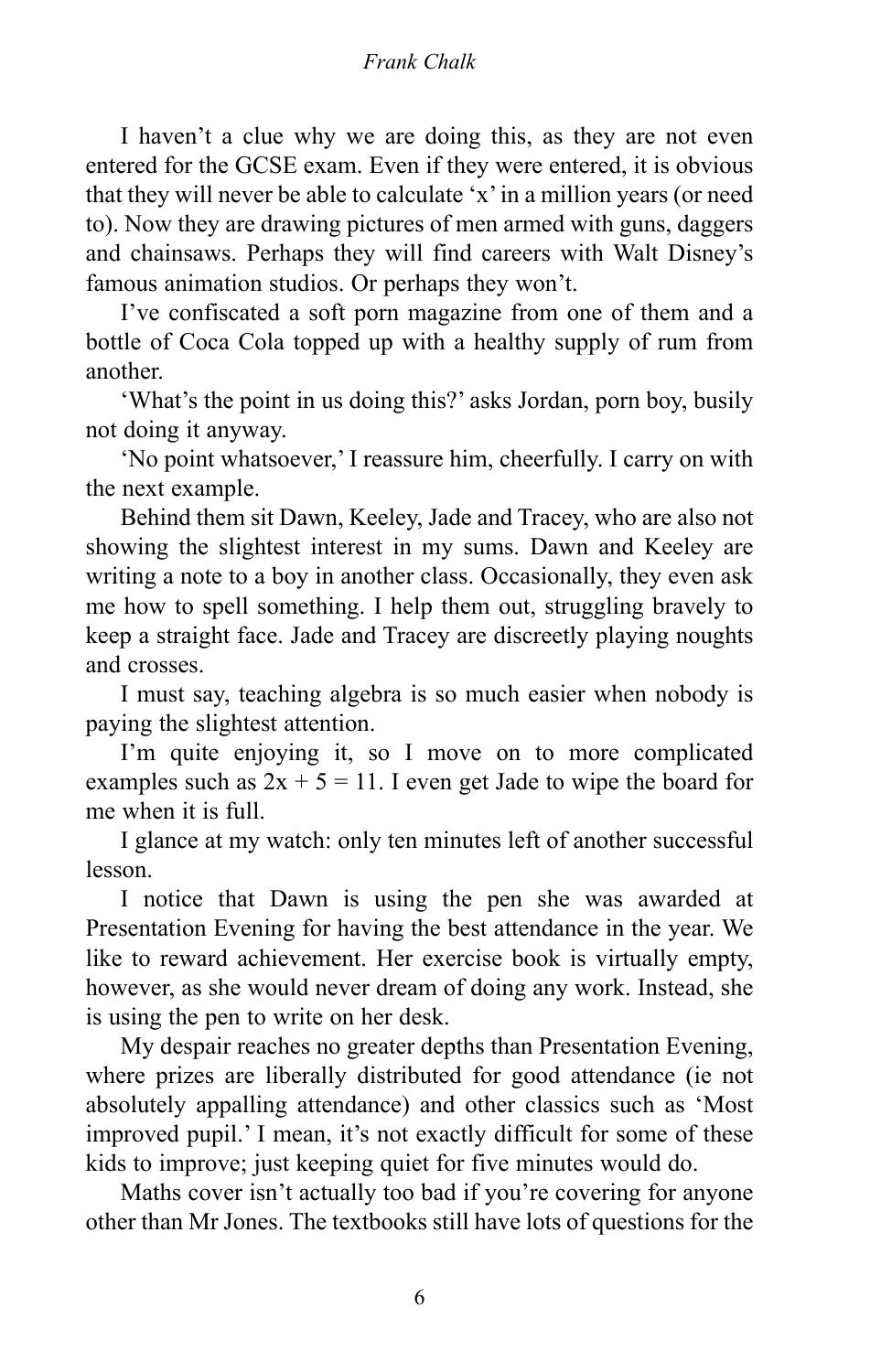kids, ostensibly, to get on with and there are always plenty of opportunities for colouring. Graphs and shapes should always be coloured in and graph paper provides hours of pattern-making fun for the average 15-year-old.

In fact, thinking about it, it can be quite relaxing.

### **LABELS, GLUE AND BLOOD PRESSURE**

AFTER some years spent teaching full-time, I have switched to supply work.

Although I still teach pretty much full-time, I do, in theory, have the freedom to do other things as well. Psychologically, I'm no longer tied to St Jude's by an umbilical cord, and this fact is important because it has prevented me from going bonkers.

Supply work also gives you a bit more variety. The way it works is this: the phone rings, it's school asking if you can come in because a given teacher is off for a week or so (stress, nervous trouble, broken nose etc). They offer you money, and you say yes. Later, you wonder why you didn't say no, because there is a downside: as a supply teacher, you tend to get the worst classes. This is because their teachers tend to be away more often and also because Mrs Borrowdale once heard me call her a witch. Mrs Borrowdale is in charge of organising Cover. Sometimes, I am booked well in advance to cover an arranged absence - to fill in for Mr Blunt while he goes on his Anger Management Course, for example. Other times, I am woken by a phone call from The Witch at 7.15am, saying cheerfully, 'Come on in, we've got lots of teachers away'.

On days like those, my first challenge is to find out what lessons I'm covering (since I have been at the school for years now, most of the kids think I am a normal teacher who just can't make up his mind which subject to do).

Sometimes my timetable actually changes during the day: someone may have to leave unexpectedly, or an emergency might arise. I just accept whatever I'm given.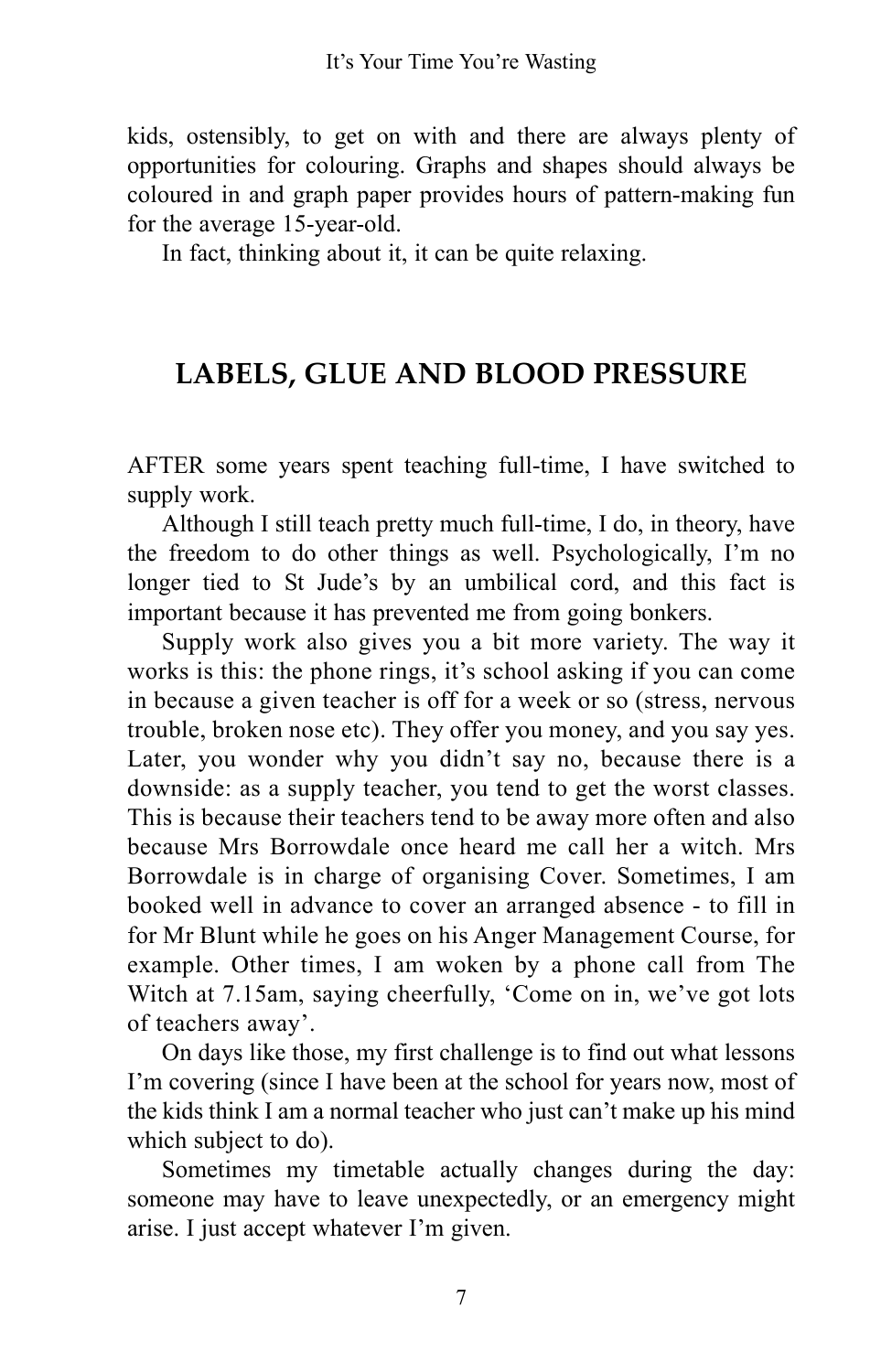Knowing which lessons I am to cover is only half the story; then I have to track down the work that has been left for the kids to get on with. This often requires the skills of Sherlock Holmes. It can be Sellotaped to the teacher's desk, from where it will often have been removed by a naughty pupil. It might be left in my pigeonhole. It might be left in some random other person's pigeonhole. Or it might not be left at all.

I love the element of surprise.

Today, I am covering for another teacher who seems to be permanently off with stress (the school cannot replace her as she is still officially employed).

It's a red letter day, too: the new set of science textbooks has finally arrived.

This may not seem much to you but I feel like bringing in champagne to celebrate or asking the Head for a half day's holiday. In the past, we have shared one dirty, dog-eared textbook between two or even three children and it's a book which doesn't even cover the right topics for our syllabus.

These new ones are written by the people who set the exam, so they must cover the relevant stuff.

The Head of Department arrives carrying the books and hands them out to the kids, handling them with great reverence.

'These books are brand new,' he intones solemnly, placing one neatly on my desk. 'They must be treated with great respect and care so that others may use them in the future.'

It's a Year 7 class, so they are listening intently. For many of them, these will be the first books they have ever seen that are not covered in graffiti. (For readers who left school a while ago, the year numbering system has changed. We are a secondary school, so when kids reluctantly come to us at the age of 11 they go into Year 7. Confusingly, it is actually their eighth year of schooling - reception year, when they started at age four, was their first. At the end of Year 11 they take their GCSEs. Sixth Form is Years 12 and 13. But we don't have one of those).

As he drones on, I examine one of the books. It has that pleasant smell of newly-printed paper and, like all modern textbooks, is a masterpiece of political correctness. It is chock-full of bright pictures of children from ethnic minority backgrounds doing science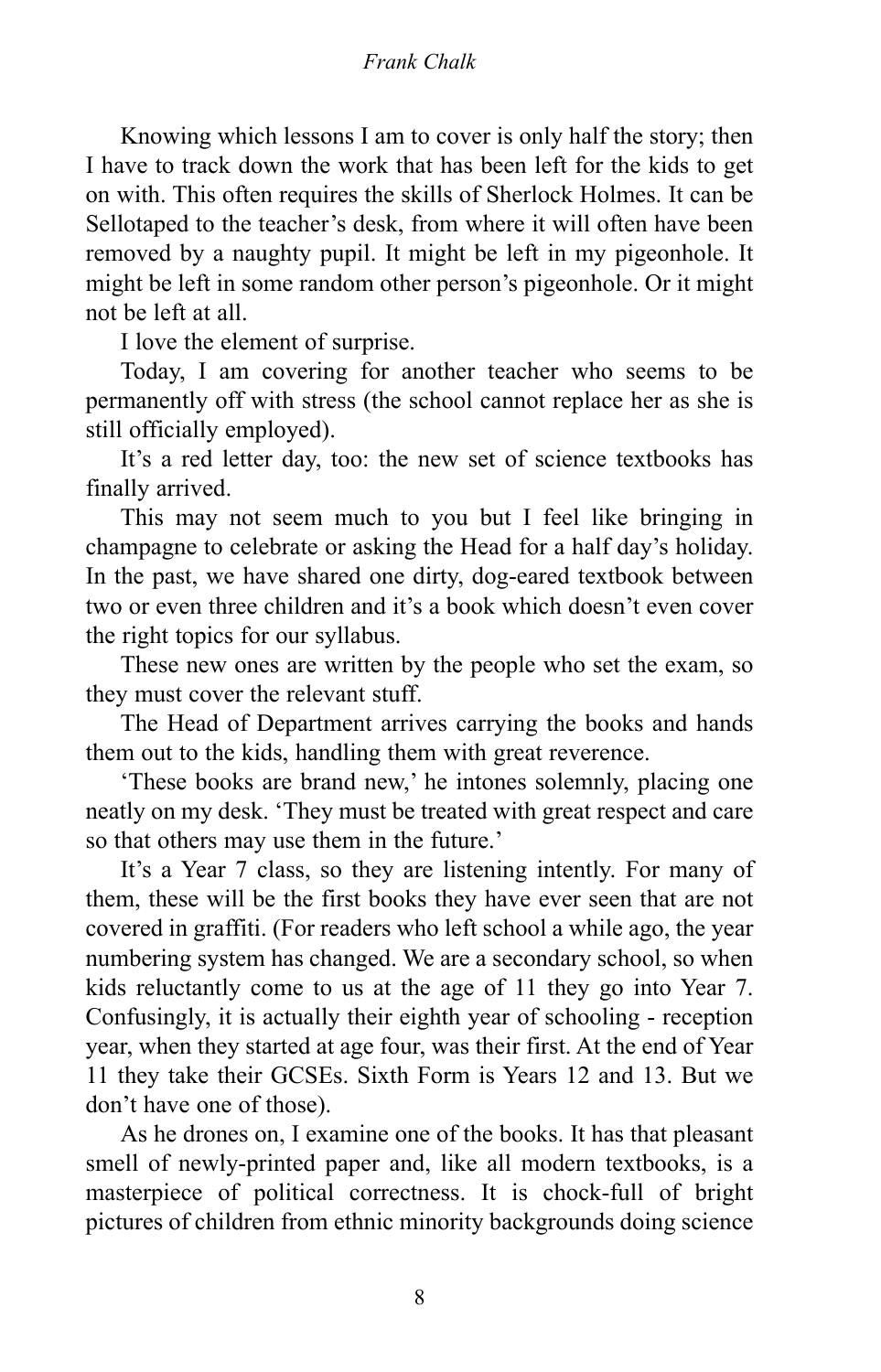experiments and photographs of every kind of phenomena. Even the teachers are in wheelchairs. Any wrongdoing is illustrated by a white boy; here is one, foolishly sticking his fork into an electrical socket and being electrocuted. Here's another, drinking from a test tube.

What I cannot find, to my mounting horror as I flip through the book, are any questions.

Oh, bloody hell!

Why are all modern textbooks in every subject full of photographs but devoid of questions?

I also notice that, actually, it doesn't quite seem to cover the syllabus to which we have recently changed after the head of department assured us that it was 'the easiest one yet'.

He hands me a pile of rectangular labels and half a dozen glue sticks.

'Get them to fill these in and stick them in the books. It'll only take two minutes. I'll pop back later to pick up the glue.' Off he goes.

I am in good spirits because this task ought to be a breeze.

I glance at the labels. They look absolutely ancient; someone's dug them up from the back of a stock cupboard. The typeface and print are from another era. They must be decades old.

Each label has four headings.

'Do not touch these yet!' I say, giving them out and quickly drawing one on the board so I can fill it in for the kids to see.

SCHOOL: St. Jude's

NAME: Julius Caesar

TEACHER: Miss Barrow

FORM: 7A

'Put them down!' Dale has been unable to resist writing his name next to 'SCHOOL' and has to be given another one.

'Now, listen carefully while I explain what we are going to…put them down!' Brett has dropped his on the floor and it has got dirty. Another label is given out.

'Right, listen! Do not touch these labels *until I say so!* OK? All I want to see on your desk is the text book, label and your pen.'

Pause, while we look at our desks and make any necessary adjustments.

'Don't touch that glue!'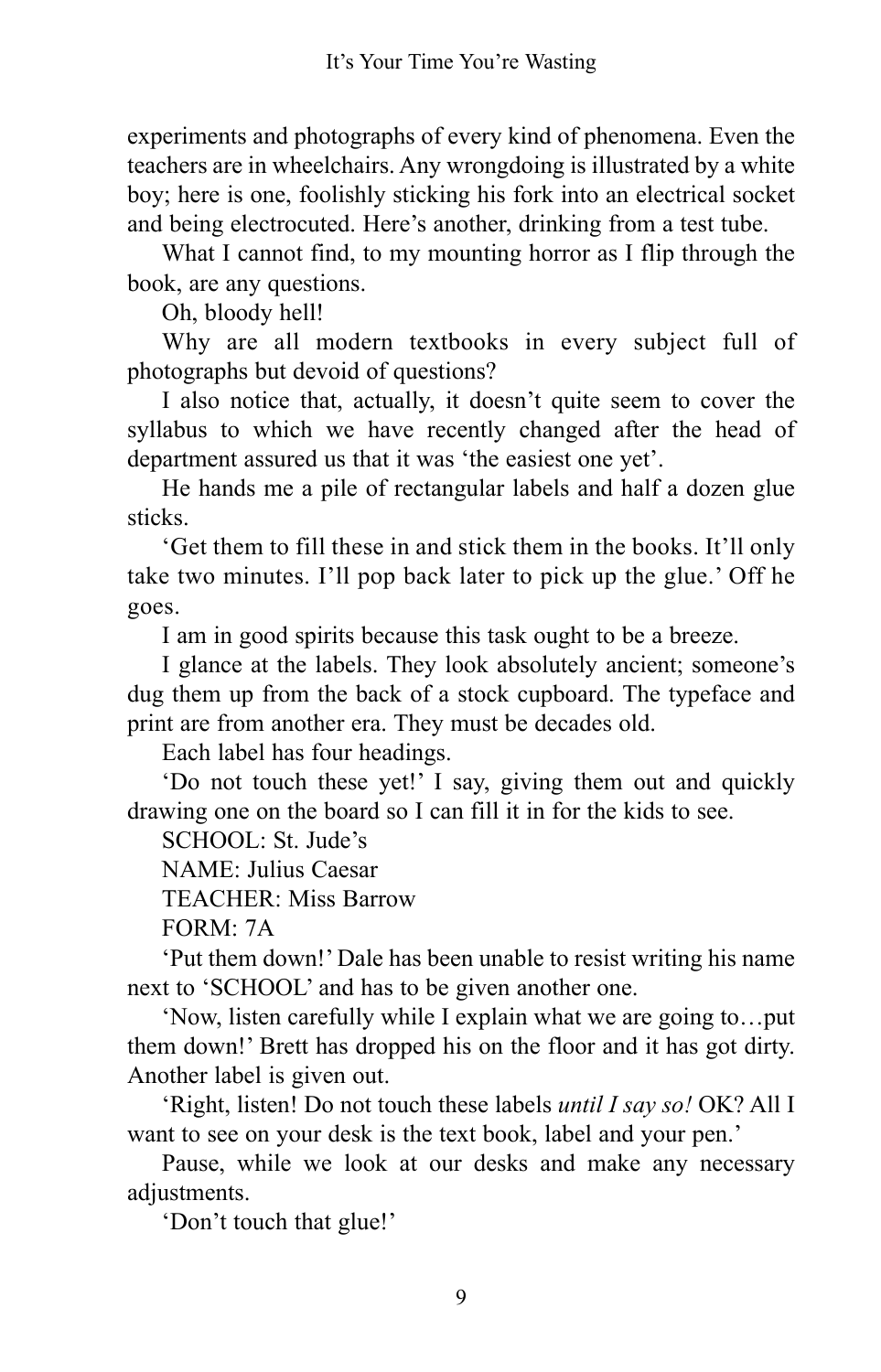I rescue a glue stick from an over-eager hand and place it safely out of reach on my desk. There's something about glue sticks; everybody wants one. The kids love sticking things in their books. In fact, they love most activities that don't involve learning something or answering questions.

Now, let's make sure we do this nice and steadily: 'Right. First of all, at the top is the school name, which we all know?'

Nods all round.

'Next there is your name. *YOU*R name, OK? I've put in 'Julius Caesar' to show you where. Underneath that we have your teacher's name - Miss Barrow.'

'OK?'

More nods. Now for the tricky bit; the class is made up of kids from four different Registration groups.

'Finally, it says 'Form', which is your *REGISTRATION* form, not 7T, which is your *science group*. OK? I have put 7A, which is an *EXAMPLE*! You will write in your own.'

They seem to have got it.

'Now, first of all, you will fill the forms out and then I will come round and check them all, then we will stick them in. Do not stick them in before I have said that you can. OK?'

Nods. We can't *wait* to use those glue sticks.

I watch them like a hawk: 'No, Stella, don't use a pencil, use your pen…Oh, OK, here's one.'

Thirty seconds into the exercise, the first label is destroyed as Stella (it's amazing how many kids are named after alcoholic drinks) attempts to rub out her pencil marks and clumsily causes the label to fold in half. It is no longer good enough for her, so she scrunches it up instantly and throws it in the general direction of the bin. Under my glare she then gets up and puts it into the bin. Fortunately we have a generous number of spares, so we carry on.

Less than one minute later, Kat (seriously, that's what her parents called her) scrunches up her label, too.

'Stop!' I shout.

Everyone looks at me.

'What is wrong with that label?'

I immediately see that she is using Stella's pencil and has repeated her mistake. It's interesting that the lower the kid's own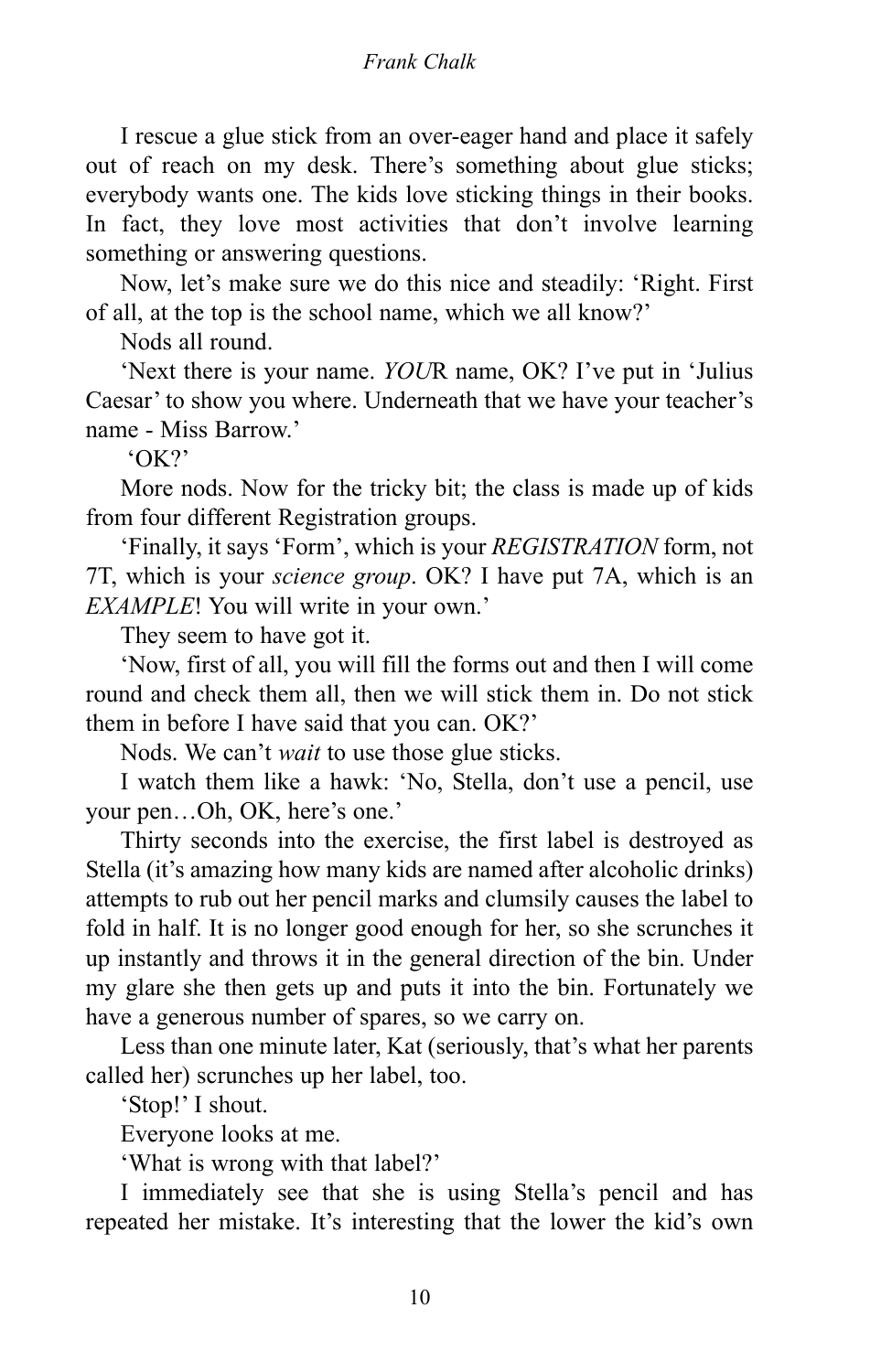standards are the less likely they are to accept anything other than the most perfect handouts. Any slight fault, such as an insufficiently sharp pencil or a slightly creased piece of paper, will not be tolerated. Even if they have forgotten their own pen, they won't accept a pencil or a Biro with a chewed end. The amount of waste is truly astronomical. Any A4 paper that is not perfect will be scrunched up and rejected.

'Right. From now on, we have another rule. Nobody scrunches up labels and nobody uses a pencil. Oh, and nobody tries to rub anything out. Yes, Dale, I know that is three rules, thank you for telling me. We do not have an endless supply of these labels.'

For God's sake, these kids are twelve years old.

I rub out my example answers on the board to a chorus of moans and groans.

'What's wrong? I'm going to write the answers in with you, OK?'

Nods of understanding all around. I glance at my watch. Bloody hell, we're twenty minutes into the lesson already.

'OK, all together now. School: St. Jude's, right?'

I write in 'St. Jude's'.

'No problems?'

Oh God, please don't let there be.

But there is somebody who has spelt the school name wrongly and is on the point of scrunching up the label.

'No! 'I scream. 'It doesn't matter if you make a mistake.' Downcast looks.

'Oh, all right. But this is the very last time.'

Another label ends up in the bin. This is doing my head in.

A hand rises slowly from the back of the class accompanied by a shameful look and a chorus of accusing 'ahs' from all around.

'What?'

Stella has written the name of her previous school by mistake and has started to cry.

'OK, OK, here's another label.' If there's one thing I can't cope with it's crying kids.

I notice that the pile of spare labels doesn't look quite as big as it once did.

Keep the momentum up: 'Right we've all got the school name, good. Let's move on. Next is your name, *YOUR NAME*!'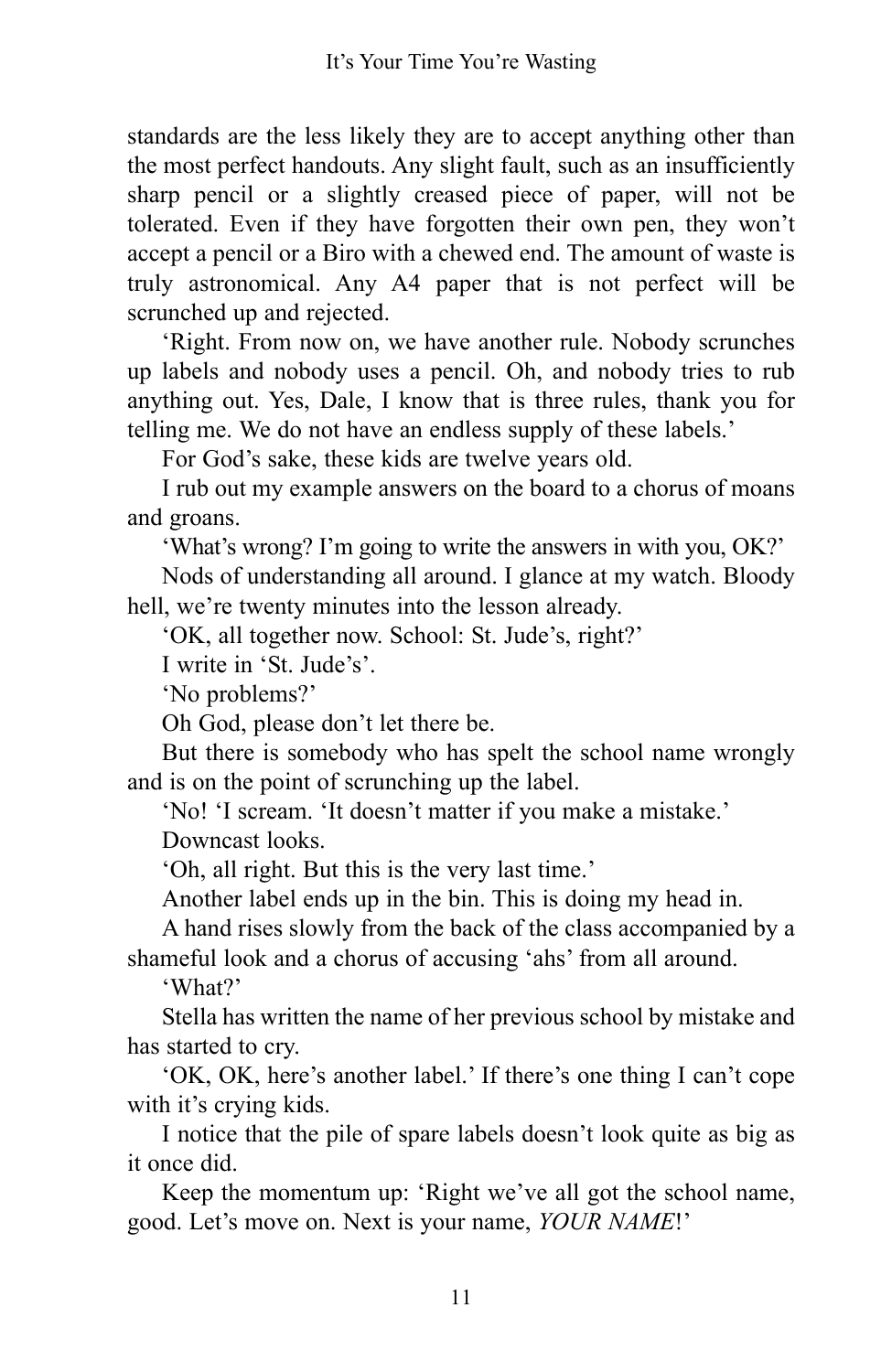Now it is my turn to mess up. Forgetting their natural inclination to copy, exactly, whatever I do, I write my name on the board next to 'NAME' and - aaargh! - by the time I turn round, half a dozen of them have copied 'Mr Chalk' into the space next to 'Name' on their labels.

'Stop!'

I cover my face with my hands. I need a drink.

Calm down, Chalk. I tell myself. Think tropical islands, warm beaches and palm trees.

That's better.

Let's try again. Slowly, slowly.

'OK. Put your hand up if you've written 'Mr Chalk' next to 'Name.'

Six hands go up.

'Alright, no problem.'

Six more labels given out. I sit on my desk at the front, voice still calm.

Let's try a different idea.

'I'm not going to write anything on the board any more in case it causes confusion. In fact, let's roll the board round.' I give the board a mighty heave and it rolls round.

'There. All gone now.'

My troubles seem to disappear.

'Now, has everyone written their name next to 'Name'?'

Nods and a few hands raised.

'What? Yes, *both* names.'

Several groans.

'OK, OK, your surname is fine. Just put your initial…WHAT THE…*What are you doing?*'

Dale has just ripped up his label.

'Look,' I say, in an icy voice, 'it doesn't matter if you've put your initial first, your surname first, your first name first or even somebody else's name first. Whatever you have written is fine.'

I am approaching the end of my tether and the pile of remaining labels is getting very low now.

We manage to get past 'Teacher' with only two putting their form teacher by mistake, Chesney copying the word 'Teacher' and Dale writing in the name of his favourite teacher. (That wasn't my name, I can assure you.)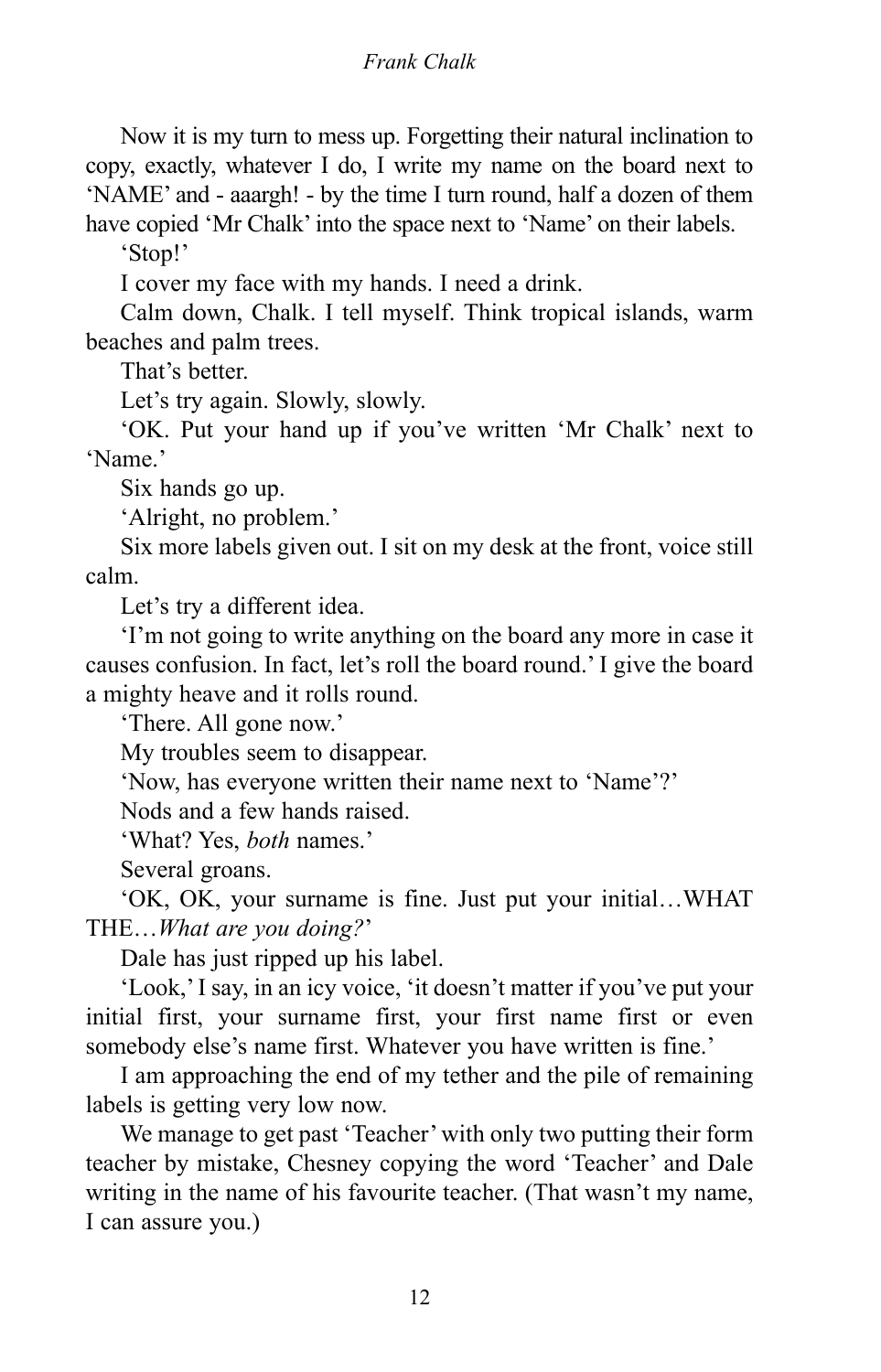Now the final hurdle: 'OK. Only one more to do now.' Glance at watch again.

Christ, there's only ten minutes of the lesson left!

'Now, remember: 'Form' is your *REGISTRATION FORM*, the one you register in.'

Eyes down, pens moving. We're nearly done, and thank God because there is only one spare label left.

A commotion has broken out at the back. I walk over and pick up Chesney's label to see that he has written 'G22' next to Form.

'That is not your form group, Chesney, is it?'

'That's the room I register in, Sir.'

A chorus of nods and then the accusations fly, 'You said the room number we register in.'

A quick look around…no, surely not? Yes, yes, they have. They've all got it wrong.

This is the straw that breaks Mr Chalk's back.

'Look!' I bellow. 'All you had to do was fill in four simple things and it's taken all bloody lesson and you've still got it wrong. How can it possibly be that difficult?'

I snatch the textbook off my desk and, to my horror, manage to pull the front cover off. I stand there, holding the severed parts of the book, one in each hand. I am frozen in shock and all is suddenly silent.

The Head of Department chooses this moment to return.

# **OVER-BEARING, OVER-AUTHORITATIVE AND TOO RIGID IN MY APPROACH**

THE great day arrives. We have spent weeks preparing our attempt to pull the wool over the eyes of the Ofsted Inspection Team.

All sorts of policies and action-plans are in place, whether or not they work or even have any meaning. I have passed on my suggestion of a Behaviour Improvement Policy whose targets should be: Clear, Realistic, Achievable and Permanent. If it's adopted I'm hoping the Head will shorten it to an acronym.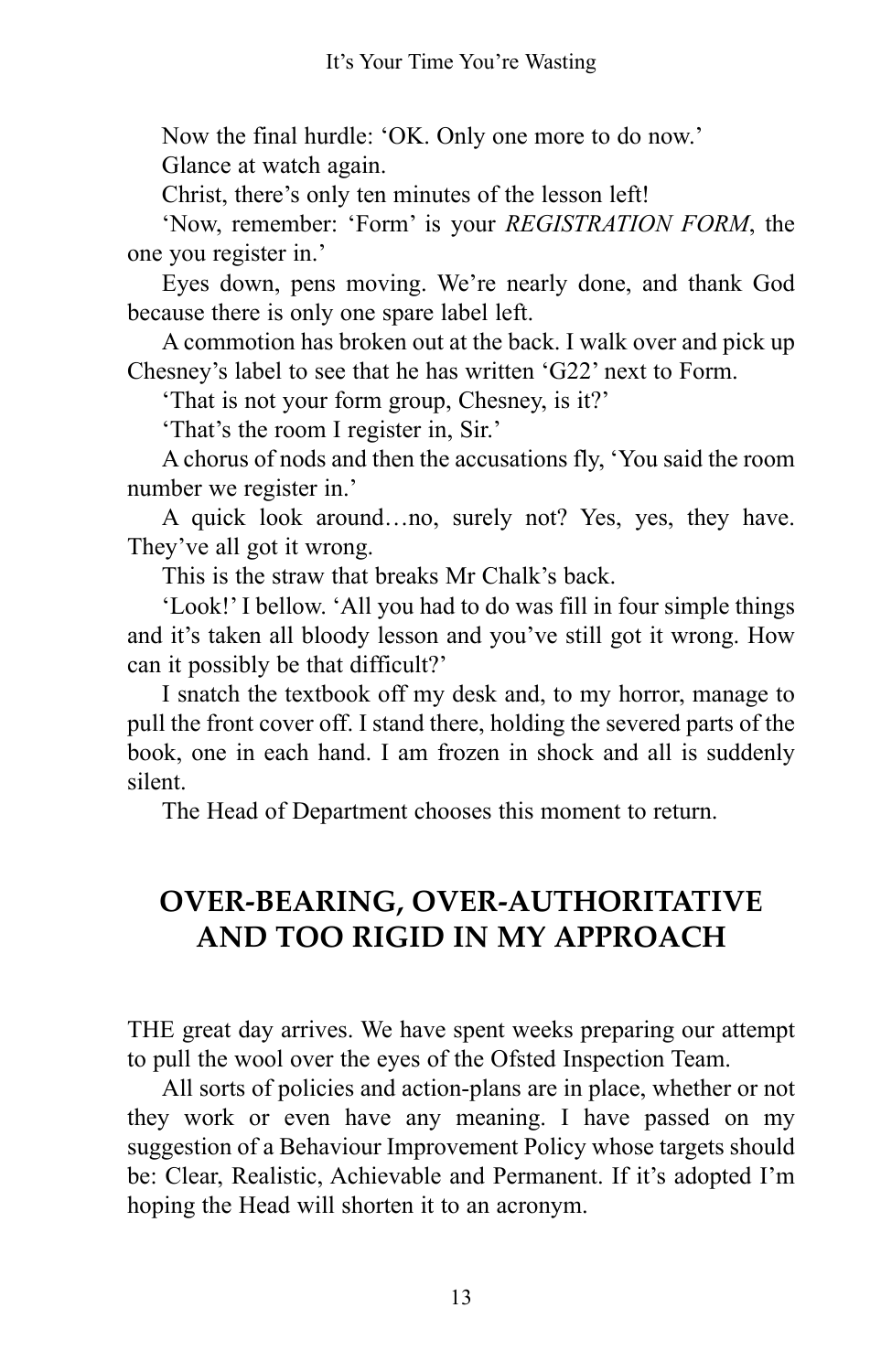### *Frank Chalk*

A couple of miniature bay trees have appeared outside the school entrance. The whole school has been half-cleaned. The caretaker has been woken up and all the bits of wood fixing the Temporary Classrooms have been given a new coat of paint.

In short, we have done everything except address any of our real problems.

I predict we will fail miserably, unless the Inspectors are completely stupid.

If we do badly, we may well become a 'Failing school' (and if we're not failing our pupils, then who the hell is?) and have to be inspected more frequently or even closed and reopened under a different name. All the teachers would then have to reapply for their jobs (don't worry on their account, they'll be fine: I can't really see anyone else wanting them).

Reopening under a new name would be great. I wonder if they let the teachers decide what it should be. I can certainly think of a few ideas. We would get a new Head, who would be given all sorts of emergency powers to chuck out all the bad kids and send them to other schools in the area. That would certainly make us popular locally. You'll often hear on the news how a heroic new super-Head has managed to turn a failing school around. What is rarely mentioned is that he or she will usually have negotiated *carte blanche* to exclude any troublesome pupils; otherwise there's not a damn thing they or anyone else will be able to do.

Obviously, we need school inspections. Firstly, we need to know how schools are doing. Secondly, we need to provide employment for thousands of ex-teachers, who would much rather check up on how other teachers are doing than risk doing any teaching themselves.

But let's be serious about them: make them unannounced, so that these busybodies can see what really happens, how the kids really behave and how (in) competent everyone really is. Under the current system, a school gets lots of notice of an inspection which gives the staff time to put on a great show. Or to commit fraud, as you might term it. What a nonsensical idea this is.

While I was covering French today, one of the inspectors came into my lesson. He was a mild, slightly nervous-looking man in his mid-fifties, with thin, grey hair and a nice, dark suit. I'm not sure if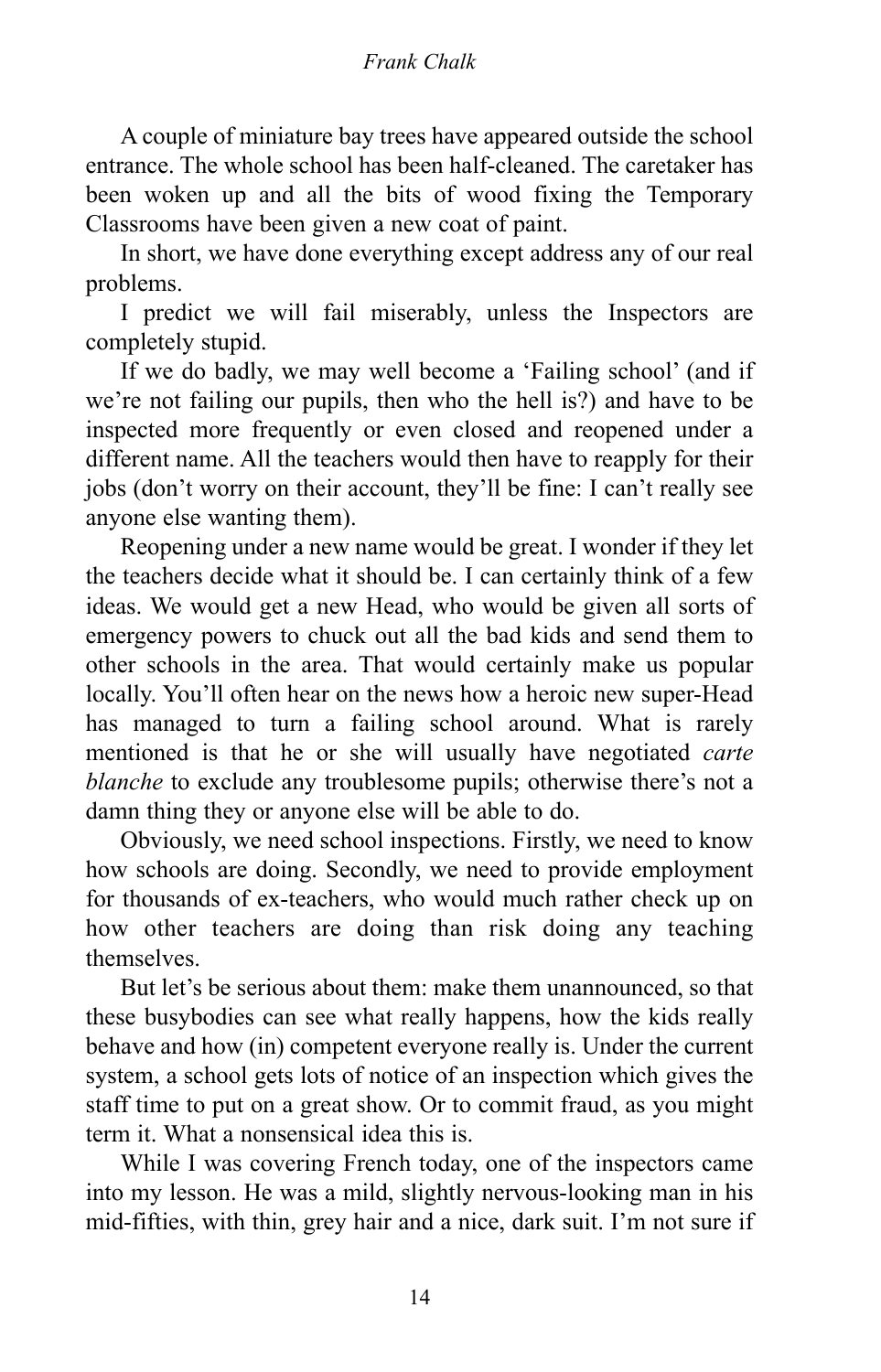he was supposed to be there, given that I'm on supply, but I didn't have a problem with it. They might as well see the full horror of what goes on here.

I thought it all went quite well, actually; the kids didn't play up to him as much as I'd expected. They seemed to like him a lot, especially when he put on a tape of soothing music for them to listen to. I quite enjoyed this too.

Afterwards he gave me a debrief (see, I know all the terms already).

He started by telling me that I was over-bearing, overauthoritative and too rigid in my approach to seating and behaviour.

I thanked him; it's nice to get a bit of praise now and again.

He noted that I had spent five minutes lining the kids up outside (though he called them 'students'), five minutes sitting them down and a further five minutes getting them to write down the title and the date and then underline them.

I thanked him again, and was about to enquire as to whether I might apply for some sort of pay rise when he continued by saying that he was very disappointed in the lesson content, which apparently did not stretch the pupils sufficiently.

They had been drawing pictures of various objects and writing the word next to them. This was in English, admittedly, but if they had worked a bit quicker and got on to the next bit they would have started looking the word up in their dictionaries and writing it down in French. If that isn't stretching them, then I don't know what is. They really struggle with the dictionaries and constantly announce that the word is not listed, as they cannot spell and have no perseverance.

He was also concerned about my knowledge of the language. I had to admit that my degree was in another subject, but I said I had been to France quite a few times on holiday and loved the food, especially the pasta and the pizzas cooked in those proper woodburning ovens. He seemed a bit puzzled, but eventually praised me for my efforts in what must be a difficult subject for me. He finished by urging me to raise my expectations of the children. He then went to leave, remembered his cassette recorder and discovered that one of the kids had nicked it.

After lunch, he went into Mme Dupont's lesson and was much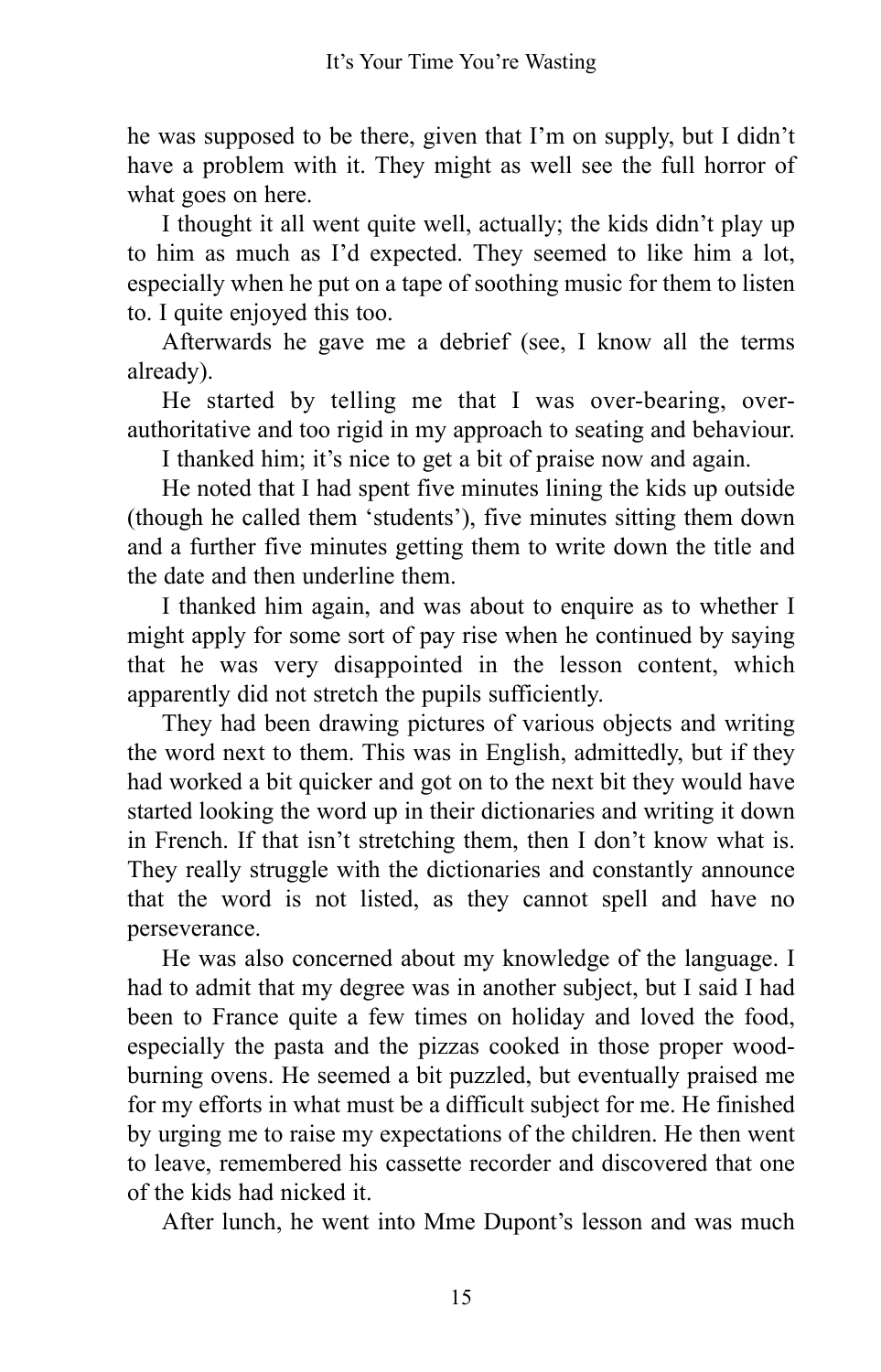happier, apparently. He told her that she had an excellent grasp of the language and that her accent was first rate. He never seemed to notice that she only spoke about six words of English.

Meanwhile, I meet up with Mr Green in the prep room. I am loafing about, finishing off a cup of coffee that the lab techs have made for me in return for labelling a few test tubes.

All over the school there is still a frantic hum of activity, with teachers rushing around looking for equipment for their next lesson or just generally panicking, hoping they won't be singled out by the Ofsted lot. For the thousandth time, I thank my lucky stars that I have given up regular teaching. I'm able to relax, safe in the knowledge that none of it matters in the slightest.

Mr Green exhales loudly and informs me that the inspector has told him that his lesson had 'great contextual relevancy'. He had to admit, however, that he didn't know whether this was good or bad. He was disappointed to hear of shortcomings in his 'Related Learning Objectives' and I wished him a speedy recovery. Mind you, he was delighted to be praised for involving all the children in his lesson. He had wondered if the inspector had thought he might just teach half the group.

I tell him my latest plan: I've been surfing the internet and have found a place where I can purchase a gown and mortar board. I have had the sudden desire to be a Victorian Teacher and, as far as I know, nothing in the school rules precludes me from dressing in this way. Discipline problems will be a thing of the past when my supply of canes arrives.

He is suitably impressed and nods sagely. I can see he's on the verge of asking me to send off for two sets.

None of this is to say that I don't want to embrace modern trendy teaching methods. Just because telling kids how to do something and then getting them to do it was good enough for the likes of Galileo, Newton and Einstein, that doesn't mean it will do for Bradley, Coyne and Dwayne. In fact, I outline to Mr Green and the Techs a new scheme all of my own. In order to Facilitate Memory Retention Skills, Give Experience of Public Speaking and Build Self Esteem, first thing each day each child will come out to the front and be quizzed on his or her multiplication tables. The one who gets the most sums wrong will be allowed to stand in the corner on a small